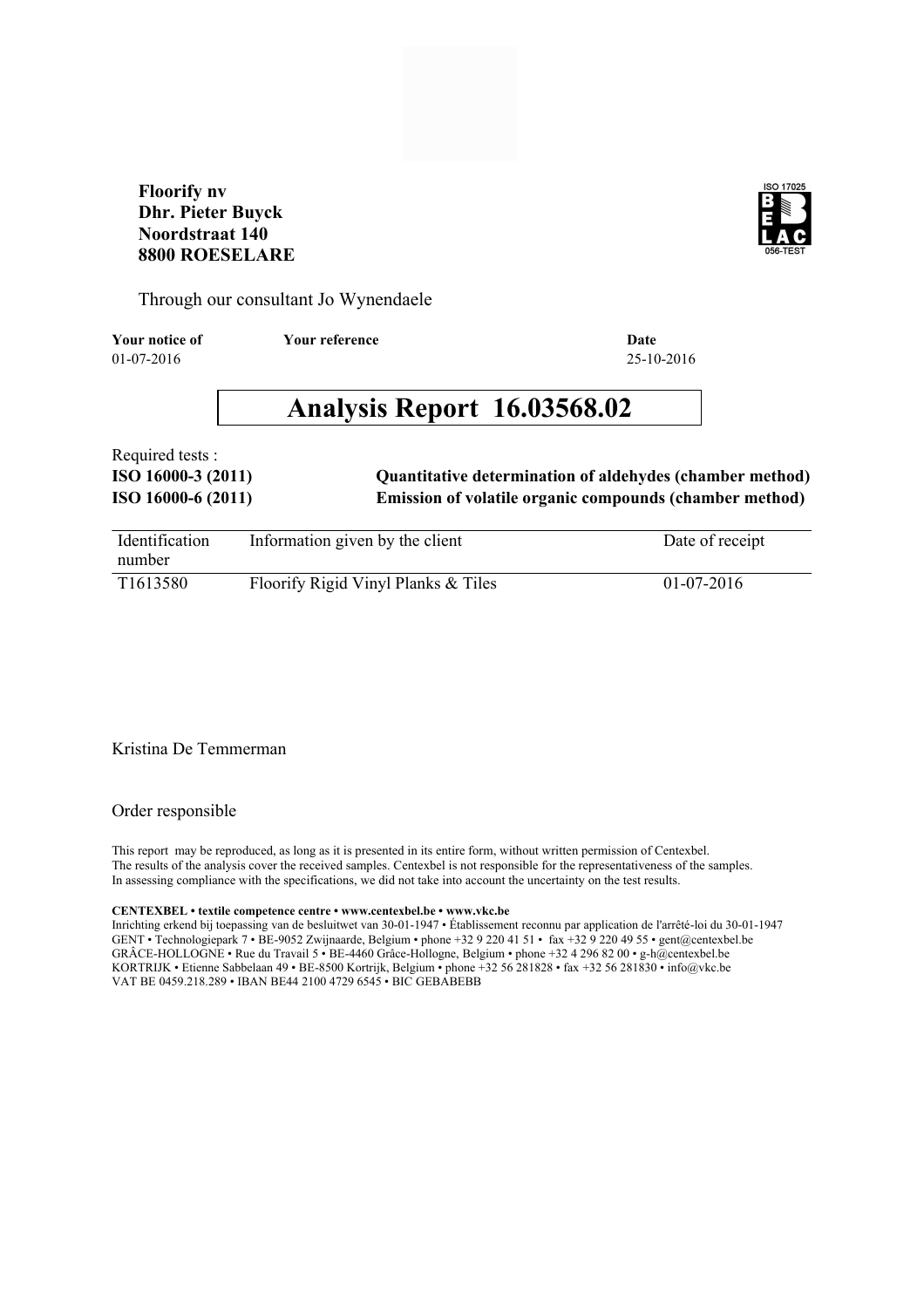### **Reference: T1613580 - Floorify Rigid Vinyl Planks & Tiles**

### *Comments*

On the product Floorify Rigid Vinyl Planks & Tiles, our reference T1613580, delivered by Floorify we analysed the emission profile and we evaluated the results to the criteria mentioned in some national legislations regarding indoor air quality.

For determination and characterisation the following methods are used:

- Methods for the characterisation of emissions: ISO 16000 parts 9, 10 and 11
- Methods for sampling and analyses: ISO 16000 parts 6 and 3

Based on the outcome of the emission measurement we can conclude that the product Floorify Rigid Vinyl Planks & Tiles, our reference T1613580, fulfil the A+ criteria for VOC and VOC substances like described in the 'Décrèt Français' and also that the emission fulfils the legal criteria established in Belgium, Poland and Lithuania.

Comments made by Jo Wynendaele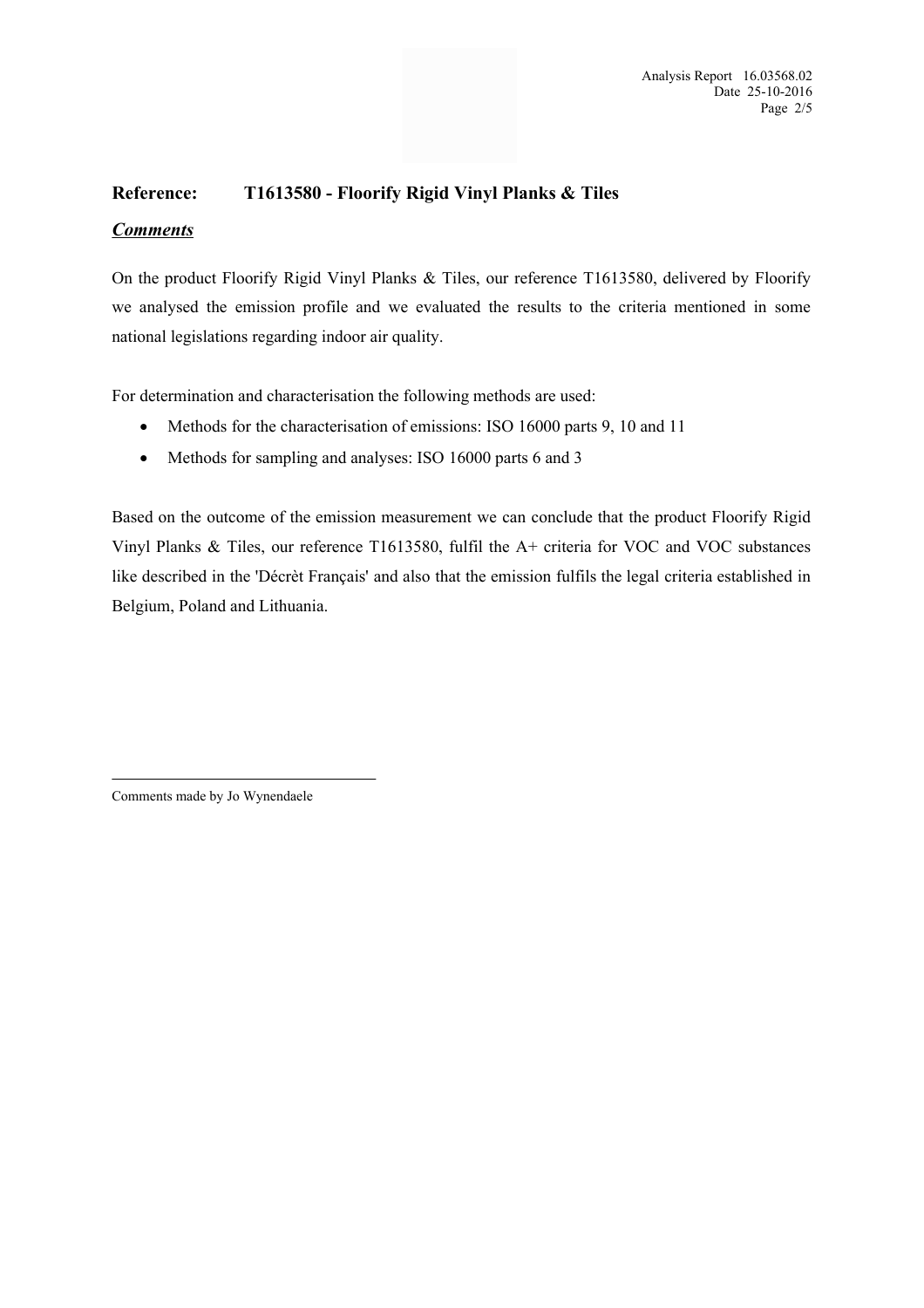### **Reference: T1613580 - Floorify Rigid Vinyl Planks & Tiles**

### *Quantitative determination of aldehydes (chamber method)*

| Date of ending the test     | 21-10-2016                                                                         |  |  |  |
|-----------------------------|------------------------------------------------------------------------------------|--|--|--|
| Standard used               | ISO 16000-3 (2011)                                                                 |  |  |  |
| Deviation from the standard |                                                                                    |  |  |  |
| Sample preparation          | The sample is conditioned in a simulation room at $23^{\circ}$ C<br>and 50% R.H.   |  |  |  |
| Residence time (in days)    | 3 days and 28 days                                                                 |  |  |  |
| Air exchange rate           | 0.5 air exchange per hour                                                          |  |  |  |
| Sampling                    | aldehydes Agbb are adsorbed on dinitrophenylhydrazine<br>(DNPH) impregnated silica |  |  |  |
| Analytical method           | RP-HPLC (UV 360 nm)                                                                |  |  |  |
| Results                     |                                                                                    |  |  |  |

Determination limit

0.002 mg/m³ for formaldehyde and acetaldehyde, 0.005 mg/m³ for the other components

|                  | 3 days      | 28 days     |
|------------------|-------------|-------------|
|                  | $mg/m^3$    | $mg/m^3$    |
| Formaldehyde     | ${}< 0.002$ | ${}< 0.002$ |
| Acetaldehyde     | ${}< 0.002$ | ${}< 0.002$ |
| Acrolein         | ${}< 0.005$ | < 0.005     |
| Propionaldehyde  | ${}< 0.005$ | < 0.005     |
| Crotonaldehyde   | ${}< 0.005$ | < 0.005     |
| Butyraldehyde    | < 0.005     | < 0.005     |
| Isovaleraldehyde | ${}< 0.005$ | ${}< 0.005$ |
| Valeraldehyde    | ${}< 0.005$ | ${}< 0.005$ |
| Hexaldehyde      | ${}< 0.005$ | < 0.005     |
| Pentenal         | ${}< 0.005$ | ${}< 0.005$ |
| Glutaraldehyde   | ${}< 0.005$ | ${}< 0.005$ |

Performed under accreditation in the chemical lab under the responsibility of Eddy Albrecht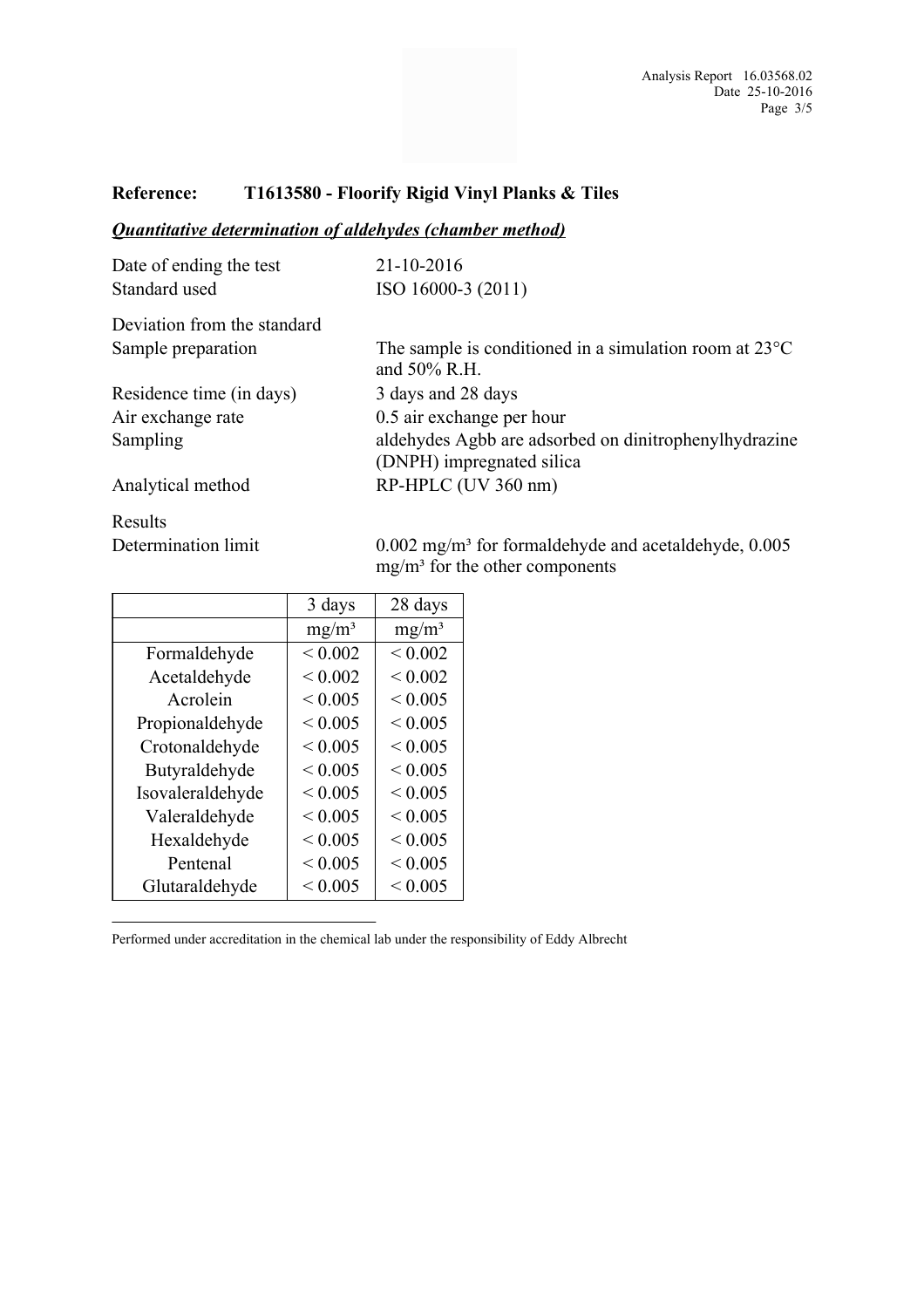# **Reference: T1613580 - Floorify Rigid Vinyl Planks & Tiles**

## *Emission of volatile organic compounds (chamber method)*

| 20-10-2016<br>ISO 16000-6 (2011)<br>AgBB                                                                                                                                                                                 |  |  |  |
|--------------------------------------------------------------------------------------------------------------------------------------------------------------------------------------------------------------------------|--|--|--|
| Centexbel, based on 16000 series and AgBB scheme 2012<br>Based on ISO 16000-11 : procedure of sampling, storage<br>of samples and preparation of test specimens                                                          |  |  |  |
| 3 days and 28 days                                                                                                                                                                                                       |  |  |  |
| Emission test chamber method (ISO 16000-9) at $23^{\circ}$ C<br>and 50% RH under 1/2 air exchange per hour. Sampling<br>(under continuous ventilation) on Tenax TA                                                       |  |  |  |
| Volatile compounds are thermally desorbed, cryo-trapped<br>and injected into a GC-MS.                                                                                                                                    |  |  |  |
| Gas chromatography with Agilent MSD detector.                                                                                                                                                                            |  |  |  |
| Based on ISO 16000-6 (only mass spectrometer detection<br>is suitable)                                                                                                                                                   |  |  |  |
| Calculation of analyte concentrations (Ci), specific<br>emission rates (SERai), TVOC. Also Ri and R values are<br>calculated based on LCI (lowest concentrations of<br>interest) values from Table 1 of AgBB 2012 scheme |  |  |  |
|                                                                                                                                                                                                                          |  |  |  |
| $5 \mu g/m^3$                                                                                                                                                                                                            |  |  |  |
|                                                                                                                                                                                                                          |  |  |  |